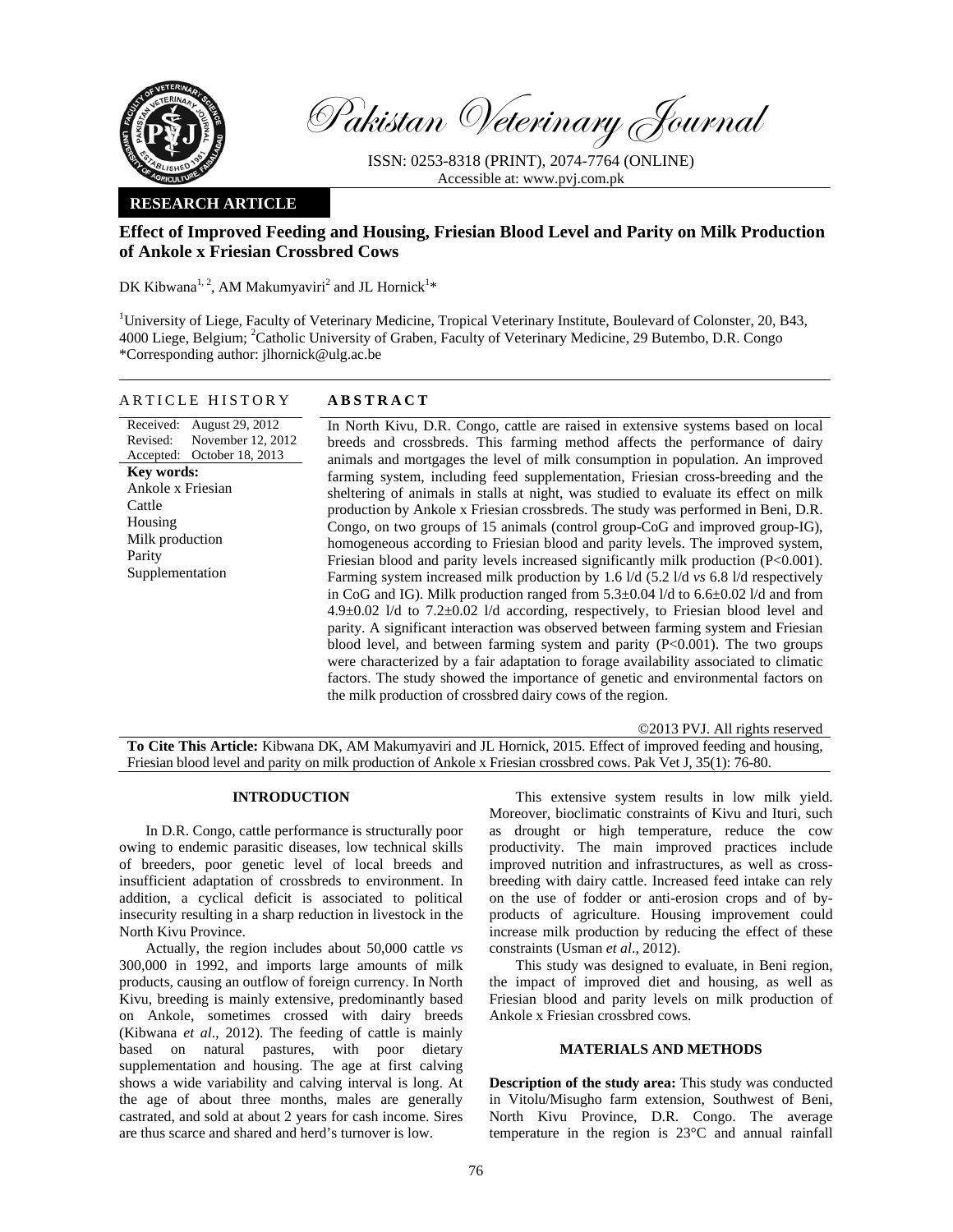between 1000 and 2000 mm, with minimum 60 mm per month. The low precipitations are recorded from mid-January to mid-February and mid-July to mid-August, the maxima being observed in September-October and March-April.

**Animals:** Thirty Ankole x Friesian crossbred cows - mean body weight and age at parturition  $240\pm50$  kg and  $5.8\pm1.9$ years, respectively, parity ranging from 2 to 4 were used. They born from a cross between an F1 Ankole x Friesian sire carrying 50% of Friesian genes and back cross (BC) 1, BC2 and BC3 mothers with respectively 0, 25 and 38% Friesian blood. The experimental females presented thus 25, 38 and 44% of Friesian blood.

**Methods:** In April 2006, heats were induced and synchronized and mating was performed with a least 50%-Friesian sire. Grouped calving was thus obtained during the dry season in the next year.

During the first months of pregnancy, all cows grazed freely from 8 a.m. to 5 p.m. and staid in kraals at night. From the eighth month, cows were randomly allocated to two homogeneous groups, according to the Friesian blood level (25, 38 and 44%) and parity ( $2<sup>nd</sup>$ ,  $3<sup>th</sup>$  and  $4<sup>th</sup>$ ). The control group (CoG) kept on to be managed as previously. The improved group (IG) received in addition, a diet based on fresh *Leucena leucocephala*, *Tripsacum laxum* and *Medicago sativa,* bean tops, peanut and soybean shells, dry leaves of maize, palm tree oilcake, rice bran and rock salt. It was maintained at night in a barn, until 8 a.m. Supplementation was given at 7 a.m. and at 6 p.m., respectively before and after grazing. Treatments were carried out from the two last months of gestation to the end of the lactation's period. This supplementation aimed at preventing excessive weight loss that is classically observed in the region during the dry season (personal observation). Table 1 shows the composition of the daily regimen feed offered to cows.

Cows were hand-milked twice a day, in the morning after supplementation and in the evening before its distribution. Individual milk production was recorded daily for 254 days. The cows were weighed at fasting 48 hours after calving and the calves, within 24 hours of birth.

**Data analysis:** The birth weights of calves were compared between groups using a Student's t-test. Using the SAS software (Statistical Analysis System, version 9.1.3), data on average daily milk yield were analyzed

using a general linear model (proc glm), including the effects of treatment group, parity, Friesian blood level and the interactions between these effects. Differences were considered significant at P<0.05. The following model was tested:

 $Y_{ijkl} = \mu + a_i + b_j + c_k + ab_{ij} + ac_{ik} + bc_{jk} + abc_{ijk} + e_{ijkl}$ 

In which  $Y_{ijkl}$  is the daily milk yield,  $\mu$  the overall mean,  $a_i$  the effect of treatment group i (i= CoG-IG),  $b_i$  the effect of the parity ( $j = 2, 3, 4$ ),  $c_k$  the effect of Friesian blood level (k= 25%, 38%, 44%), ab<sub>ii</sub>, ac<sub>ik</sub>, bc<sub>ik</sub>, abc<sub>iik</sub> the respective interactions between the main effects and  $e_{ijkl}$ the random residual effect. The indicators of variation were expressed as standard error.

### **RESULTS**

The average live weight of cows after calving was similar between groups, respectively at 230±41 kg in CoG *vs* 250±57 kg in IG (NS). The supplementation had no significant effect on birth weight of calves, although the average weight from IG was slightly higher than in the CoG (24.8±0.7 kg *vs* 23.7±0.7 kg). The supplementary feedstuff theoretically contained 4657 kJ/kg DM (Table 1).

Daily milk yields were significantly higher in cows from IG reaching a mean of 6.8±0.02 l/d (*vs* 5.2±0.02 l/d in CoG, P<0.001). The additional 1.6 l obtained was allowed by 4.95 kg of dry matter supplemental intake, i.e., 14409 kJ/l of milk.

Milk production was significantly  $(P<0.001)$ influenced by the Friesian blood level:  $5.3\pm0.04$  l/d were obtained in the 25% Friesian blood levels group, *vs* 6.2 $\pm$ 0.01 and 6.6 $\pm$ 0.02 l/d in the 38% and 44% levels groups. The increased was thus linear with the increase in level of Friesian blood. A significant interaction was observed between treatments and Friesian blood levels (P<0.001). Milk production was  $4.8 \pm 0.04$ ,  $5.5 \pm 0.02$  and  $5.4\pm0.02$  l/d in the groups 25, 38 and 44% Friesian blood levels, respectively, in CoG *vs* 5.8±0.09, 7.0±0.06 and 7.8±0.08 l/d, respectively, in IG. The increase with Friesian blood level reached thus a plateau in CoG while it was linear in IG. Differences in milk production between treatment groups were strongly dependent on Friesian blood level: 1.0±0.05, 1.5±0.04 and 2.4±0.06 l/d by ascending levels. The relationships was considered to as exponential ( $r^2$  = 0.93).

The parity significantly and linearly influenced daily milk yield (P<0.001), the highest value being observed in

Table 1: Estimated composition of the daily regimen offered per cow exposed to improved management in Beni (North Kivu, DR Congo) (calculated from Pozy *et al*., 1995; Methu *et al*., 2001; Urbano and Dávila, 2003; Niwińska *et al*., 2005; Arbouche *et al*., 2008; Arigbede *et al*., 2008; Chingala *et al*., 2013).

| Ingredients          | FM kg            | DM kg | NE <sub>k</sub> | CP    | Ca   | D                        | Na   |
|----------------------|------------------|-------|-----------------|-------|------|--------------------------|------|
|                      |                  |       |                 |       | g    |                          |      |
| Leucena leucocephala | 0. ا             | 0.244 | 1641            | 78.6  | 3.2  | 0.4                      |      |
| Tripsacum laxum      | 0. ا             | 0.28  | 1371            | 20.4  | 0.6  | 0.3                      |      |
| Medicago sativa      | 0.8              | 0.73  | 4001            | 182.0 | 3.6  | 2.4                      |      |
| Bean tops            | $\overline{0}$ . | 0.91  | 5810            | 105.9 | 11.0 | $\mathsf{I}$ .4          |      |
| Peanut shells        | 0.5              | 0.46  | 798             | 82.8  | 2.4  | 4.6                      |      |
| Soybean shells       | 0.5              | 0.42  | 733             | 34.2  | 2.5  | 0.8                      |      |
| Dry leaves of maize  | 0.5              | 0.44  | 1191            | 32.9  | 0.5  | 0.1                      |      |
| Palm tree oilcake    | 0. ا             | 0.91  | 4 4             | 32.7  | 1.8  | 4.6                      |      |
| Rice bran            | 0.5              | 0.44  | 3368            | 51.9  | 0.2  | 4.2                      |      |
| Rock salt            | 0.3              | 0.12  | 0               | 0     |      | $\overline{\phantom{a}}$ | 48.0 |
| Total                | 7.1              | 4.95  | 23054           | 721.4 |      |                          |      |

Legend: FM-Fresh Matter, DM-Dry Matter, NE-Net Energy, CP-Crude Protein, Ca-Calcium, P-Phosphorus, Na-Sodium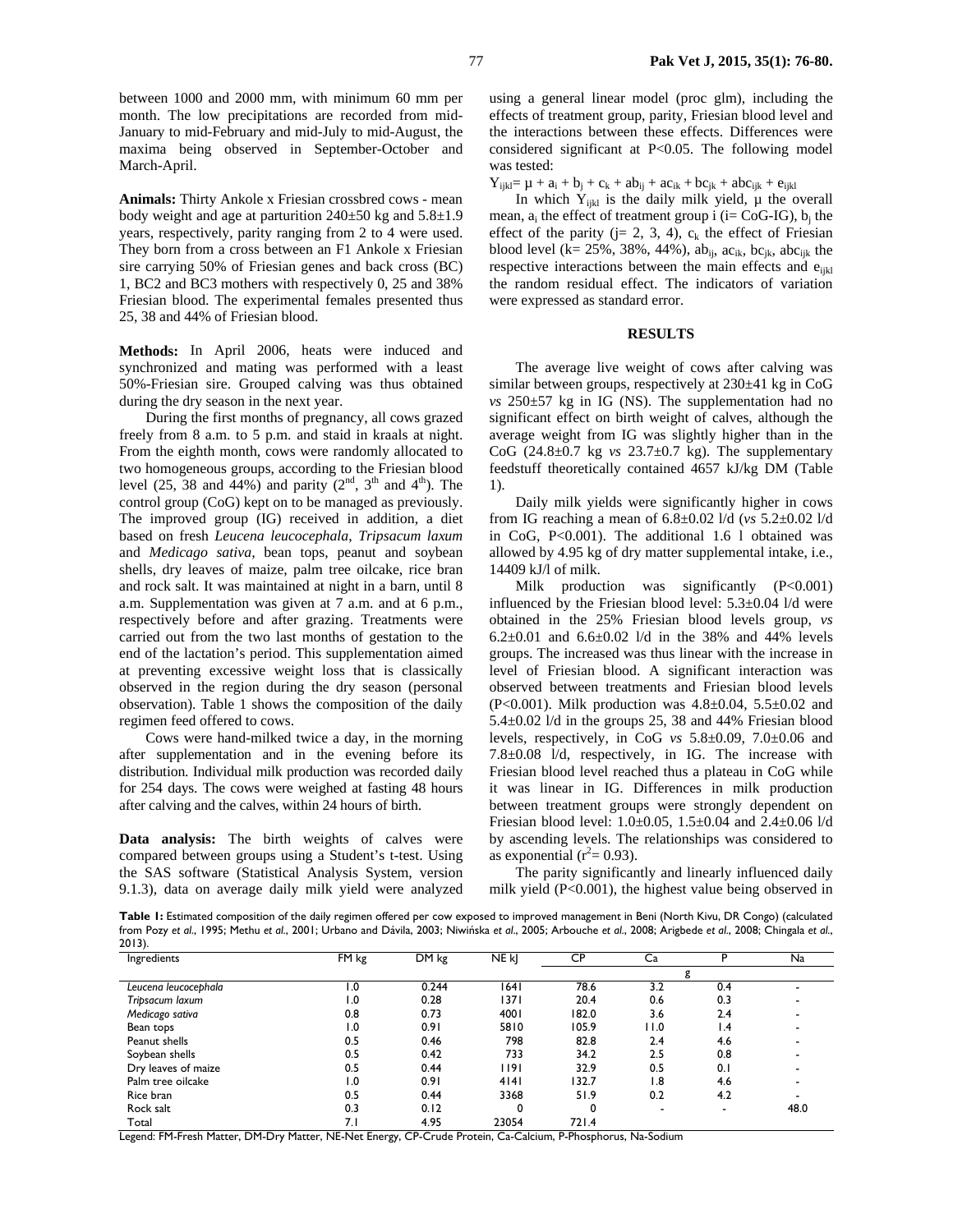**Table 2:** Daily milk production based on management, Friesian blood level and parity, as reported in the literature

| Factors                  | <b>Breed</b>                                                                                                                                           | Daily milk production (I/d) |                    | Country  | Source                      |  |
|--------------------------|--------------------------------------------------------------------------------------------------------------------------------------------------------|-----------------------------|--------------------|----------|-----------------------------|--|
|                          |                                                                                                                                                        | Management                  |                    |          |                             |  |
|                          |                                                                                                                                                        | Control                     | Improved           |          |                             |  |
| Pure management effect   |                                                                                                                                                        |                             | 3.7                | Uganda   | Grimaud et al. (2007)       |  |
|                          | Sanga x Friesian                                                                                                                                       | 1.4                         |                    | Ghana    | Darfour-Oduro et al. (2010) |  |
|                          | Zebu x Holstein-Friesian                                                                                                                               |                             | 8.5                | Ethiopia | Duguma et al. (2012)        |  |
| Friesian blood level (%) |                                                                                                                                                        |                             |                    |          |                             |  |
| 25                       | Zébu x Friesian                                                                                                                                        |                             | 7.21a              | Sudan    | Ahmed et al. (2007)         |  |
| 37,5                     |                                                                                                                                                        |                             | 7.99a              |          |                             |  |
| 50                       |                                                                                                                                                        |                             | 9.77 <sup>b</sup>  |          |                             |  |
| 62,5                     |                                                                                                                                                        |                             | 9.57 <sup>b</sup>  |          |                             |  |
| 75                       |                                                                                                                                                        |                             | 10.17 <sup>b</sup> |          |                             |  |
| 87,5                     |                                                                                                                                                        |                             | 9.09 <sup>ab</sup> |          |                             |  |
| 50                       | Friesian crossbreed                                                                                                                                    |                             | 6.0                | Tanzania | Bee et al. (2006)           |  |
| 62                       |                                                                                                                                                        |                             | 6.8                |          |                             |  |
| 75                       |                                                                                                                                                        |                             | 7.0                |          |                             |  |
| Parity                   |                                                                                                                                                        |                             |                    |          |                             |  |
| 2 <sup>nd</sup>          | Zébu x Friesian                                                                                                                                        |                             | 8.04 <sup>b</sup>  | Sudan    | Ahmed et al. (2007)         |  |
| 3 <sup>th</sup>          |                                                                                                                                                        |                             | 9.4 <sup>c</sup>   |          |                             |  |
| 4 <sup>th</sup>          |                                                                                                                                                        |                             | 9.65 <sup>c</sup>  |          |                             |  |
| 5 <sup>th</sup>          |                                                                                                                                                        |                             | 10.24 <sup>c</sup> |          |                             |  |
| 6 <sup>th</sup>          |                                                                                                                                                        |                             | 10.29 <sup>c</sup> |          |                             |  |
| 2 <sup>nd</sup>          | Sanga x Friesian                                                                                                                                       |                             | 1.58 <sub>2</sub>  | Ghana    | Darfour-Oduro et al. (2010) |  |
| 3 <sup>th</sup>          |                                                                                                                                                        |                             | 1.55 <sub>b</sub>  |          |                             |  |
| 4 <sup>th</sup>          |                                                                                                                                                        |                             | 1.39 <sub>c</sub>  |          |                             |  |
| 5 <sup>th</sup>          |                                                                                                                                                        |                             | 1.36 <sub>d</sub>  |          |                             |  |
| 3 <sup>th</sup>          | Holstein-Friesian                                                                                                                                      |                             | 12.4               | Ethiopia | Tadesse et al. (2010)       |  |
| 4 <sup>th</sup>          |                                                                                                                                                        |                             | $12.3_a$           |          |                             |  |
| 5 <sup>th</sup>          |                                                                                                                                                        |                             | 12.3 <sub>a</sub>  |          |                             |  |
| 6 <sup>th</sup>          |                                                                                                                                                        |                             | 12.5 <sub>b</sub>  |          |                             |  |
|                          | Within an author, numbers affected by different letters (a, b, c, d: effect of Friesian blood or parity levels) are significantly different at P<0.05. |                             |                    |          |                             |  |

the fourth parity  $(4.9 \pm 0.02, 6.0 \pm 0.03, 0.01, 7.2 \pm 0.02, 1/d)$ respectively in the second, third and fourth parity, i.e., about 1.1 l more milk per increase in parity level). A significant interaction was observed between treatment groups and parity (P<0.001). In CoG, milk production was the highest in the fourth parity (6.8±0.03 *vs* 4.2±0.01 and  $4.7\pm0.02$  l/d in the second and third parity, respectively) and increased appeared merely exponential. In IG, the increased reached a plateau (5.7±0.08, 7.2±0.09 and 7.2±0.08 l/d, in respective parities). The difference in milk production between groups was the highest in the third parity and the lowest in the fourth  $(1.5\pm0.07,$  $2.5\pm0.07$  and  $0.4\pm0.05$  l/d, respectively in the second, third and fourth parities).

Table 2 reports milk production according to Friesian blood level and parity as obtained in the literature. Figure 1 shows the milk production curves, parallel to ombrothermic profiles. Peaks were observed around the 79<sup>th</sup> and 96<sup>th</sup> days of lactation in IG and CoG groups, respectively. There was a sharp production increase in the late lactation, parallel to the beginning of the short rainy season. The IG group also demonstrated a better persistence of milk production after the peak of lactation. The gap between two groups showed an increase at the third and sixth months, respectively in the middle of the long rainy season and at the beginning of the short one.

#### **DISCUSSION**

The observed calves weights at birth were lower than 28.9kg reported by Manzi *et al*. (2012) in Ankole x Friesian crossbred calves in Rwanda. The difference can be attributed to the quality of pasture or to the Friesian blood level. The lack of supplement effect on calf's growth may be due to the late supplementation of the mothers, only two months before parturition, and possibly

to a lack of nutritional constraints during the late gestation, but this cannot be ascertained. The nonsignificant influence of diet on live weight of cows is not in agreement with results of Gebrehawariat *et al*. (2010) but it should be noted that the weight of cows before supplementation was not measured. Similar reasons to that reported for lack of calf weight effect also could be suggested.

Improved management and housing resulted in higher milk yields in Ankole x Friesian crossbreds under field conditions in Beni. Feed supplementation plays a major role in this improvement. Indeed, better diet quality preceding and during lactation is known to be crucial to productive and reproductive performance (Grazul-Bilska *et al*., 2009). The shelter enjoyed by the treated group should be considered as playing a role in this improvement (Usman *et al*., 2012). The use of exotic high-producing breed is often seen as a rapid means to increase dairy production in Beni, as in other developing countries. Nevertheless, the poor availability or quality of concentrates limits the expression of genetic potential from European breeds. The low and variable quality of pastures is also a constraint to such an improvement through genetic substitution or crossbreeding.

This study illustrates the level of performances that may be reached by crossbred cows, under improved management conditions on tropical rangelands. Let us note, however, that a relatively low milk production was observed in both groups in this study. This may be ascribed to the lack of history of supplementation in the animals' lifetime besides the lactation period (Kibwana *et al*., 2012).

The difference in milk production between the two groups averaged 1.6 liters, theoretically supported by 14409 kJ/l of milk. Madalena *et al*. (1990) observed in Brazil a response to improve management close to 2.2 l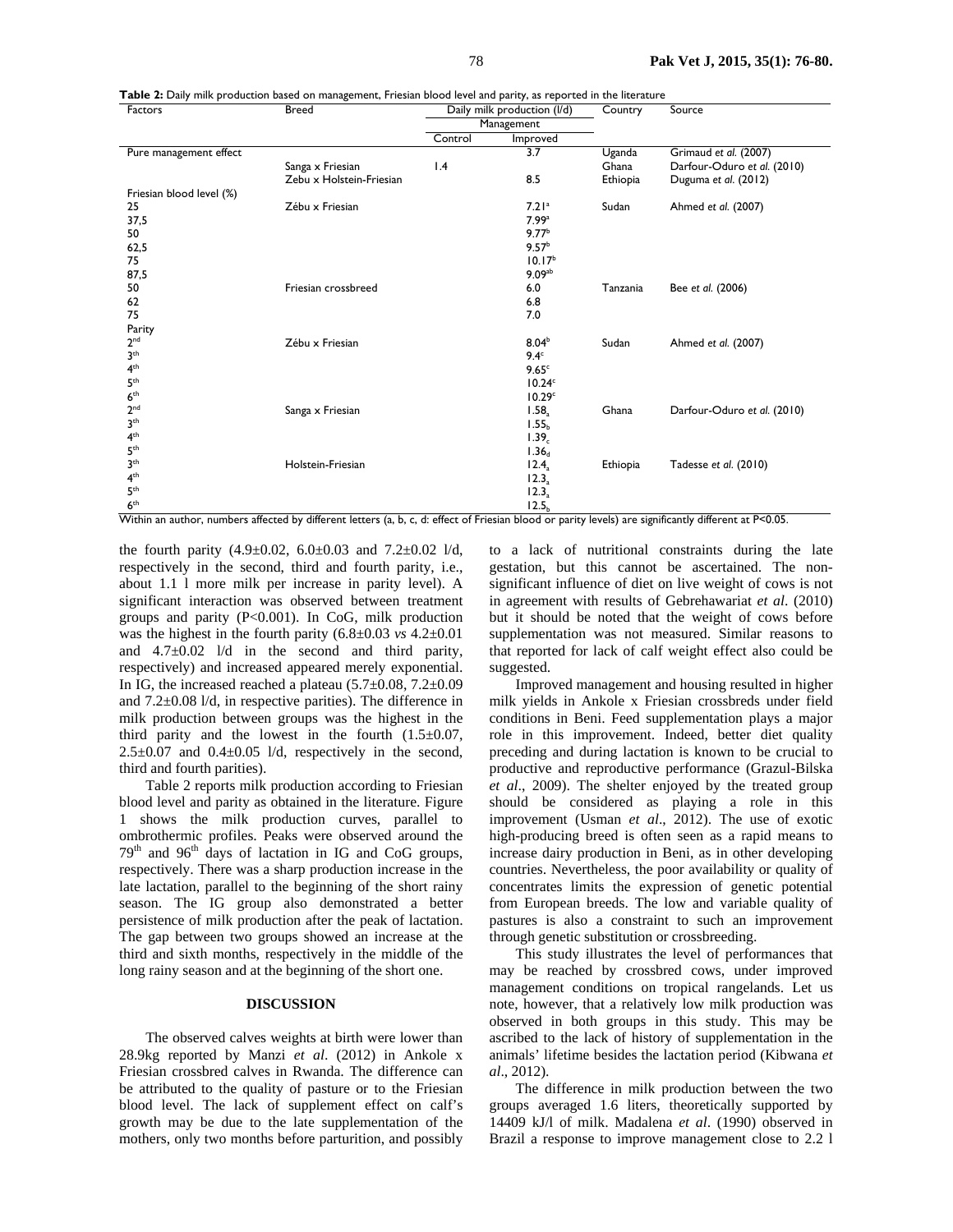**Table 3**: Daily milk production of local and crossbred cows in different climatic zones and management in tropical areas

| <b>Breed</b>                                          | Milk production (I/d) | Management                                                                                                                                             | Climatic zone                   |        | <b>Country Sources</b>                             |
|-------------------------------------------------------|-----------------------|--------------------------------------------------------------------------------------------------------------------------------------------------------|---------------------------------|--------|----------------------------------------------------|
| Ankole                                                | $2.2\phantom{0}$      | Agropastoral system                                                                                                                                    |                                 |        | Temperate of altitude Uganda Kugonza et al. (2011) |
|                                                       | 2.4                   | Crop livestock                                                                                                                                         |                                 |        |                                                    |
|                                                       | 2.1                   | Pastoral system                                                                                                                                        |                                 |        |                                                    |
| Boran                                                 | 2.7                   |                                                                                                                                                        | Highland                        |        | Ethiopia Demeke et al. (2004)                      |
| Ankole x Friesian                                     | 3.7                   | Semi-intensive                                                                                                                                         | Temperate of altitude           | Uganda | Grimaud et al. (2007)                              |
| [25-87.5%] Zebu x Friesian                            | 8.96                  | Grazed on pasture of Sorghum<br>bicolor and Clitoria macrophylla<br>grasses and supplemented<br>with ground nut cake, sorghum<br>grains and wheat bran | Arid to tropical<br>wet-and-dry | Sudan  | Ahmed et al. (2007)                                |
| Zebu x Friesian                                       | 8.5                   | Intensive management system                                                                                                                            | Highland                        |        | Ethiopia Duguma et al. (2012)                      |
| $\frac{1}{2}$ Guzera x $\frac{1}{2}$ HF               | 9.5                   | High management                                                                                                                                        | Tropical wet                    | Brazil | Madalena et al. (1990)                             |
| $\frac{1}{2}$ Guzera x $\frac{1}{2}$ HF               | 7.3                   | Low management                                                                                                                                         |                                 |        |                                                    |
| $\frac{1}{4}$ Guzera x $\frac{3}{4}$ HF               | 4.6                   | Low management                                                                                                                                         |                                 |        |                                                    |
| 1/4Guzera x 3/4HF                                     | 4.6                   | High management                                                                                                                                        |                                 |        |                                                    |
| $\frac{1}{2}$ Boran x $\frac{1}{2}$ HF                | 4.5                   | On station                                                                                                                                             | Highland                        |        | Ethiopia Demeke et al. (2004)                      |
| $\frac{1}{4}$ Boran x $\frac{3}{4}$ HF                | 4.5                   |                                                                                                                                                        |                                 |        |                                                    |
| F2 Boran x Hostein-Friesian                           | 3,6                   |                                                                                                                                                        |                                 |        |                                                    |
| $\frac{1}{2}$ Barca x $\frac{1}{2}$ Holstein-Friesian | 3.5                   | On station                                                                                                                                             | Tropical wet/dry                |        | Ethiopia Tadesse and Dessie (2003)                 |
| $\frac{1}{4}$ Barca x $\frac{3}{4}$ Holstein-Friesian | 3.4                   |                                                                                                                                                        |                                 |        |                                                    |
| 1/8 Barca x 7/8 Holstein-Friesian                     | 3.3                   |                                                                                                                                                        |                                 |        |                                                    |



**Fig. 1:** Evolution of daily milk yield of cows exposed to conventional or improved breeding conditions in Beni (North Kivu, DR Congo), and correspondence with presumed ombrothermic conditions prevailing during the experimentation. The bar indicates the SEM of the model.

with ½Guzera x ½Holstein-Friesian cows. Compared to milk yields achieved in intensive systems with crossbred Friesian cows (Duguma *et al*., 2012) and Ankole (Kugonza *et al*., 2011), the present increase may be deemed modest, suggesting that supplemented animals kept on pastures are still subjected to nutritional constraints. This raises the question of whether it is appropriate to adapt exotic cows to equatorial environments (Grimaud *et al*., 2007). Selective breeding based on local breeds should be considered as a needed parallel longer-term strategy, being complementary to the rapid increase allowed by cross-breeding.

Half of the supplement distributed in the morning before the herd grazed could have led to some food substitution, and therefore, to a reduction in grass intake. Alternatively, the dairy merit of the cows was rather low so that the extra-energy was deposited as body fat, as indicated by a better body condition state after the supplementation's period.

The Friesian blood contributed to improve the milk production of local breeds (Ahmed *et al*., 2007), while Ankole blood provided rusticity genes improving the adaptation of cows to their environment. However, the higher is the dairy blood proportion, lower is effective the improved management in crossbred dairy cows (Madalena *et al*., 1990, Tadesse and Dessie, 2003, Demeke *et al*., 2004; Table 3). In our experiment, the increase was exponential with the dairy blood proportion but remained weak.

The positive interaction between parity and treatment group observed in this study shows the significant influence of these factors on milk production (Amasaib *et*   $al$ , 2011). The highest milk production observed in  $4<sup>th</sup>$ parity in this study is in agreement with those observed in Sudan by Ahmed *et al*. (2007) in Zébu x Friesian crossbreed. This increase can be attributed to the physical development of the young females and to the gradual adaptation of cows to their environment (Tadesse *et al*., 2010). This suggested also that the production potential, although small, is well preserved over the age of dairy cows. Similar improving of milk production observed in cows of parity 3 and 4 in the IG is consistent with results observed by Ahmed *et al*. (2007) and Tadesse *et al*. (2010) respectively in Zebu x Friesian crossbred and in Holstein-Friesian cows, and this may be due to the fact that animals entered early in reproduction and/or at an intermediate age, keeping thus a good dairy potential.

In dairy breeds, lactation peak usually appears within first month after calving. In this study, this peak was observed late in the third month and thereafter, and the curves showed atypical profiles, namely, a spread and delayed peak, corresponding to the heavy rains, since births occurred during the dry season (Fig. 1). There was a drop in production during dry season and an early recovery at the onset of the rainy season. This highlights the close dependence between milk production and the rainfall regime related to ombrothermic diagram and therefore forage availability and breeding management, although the availability of forage was not described and quantified in this study. This lactation pattern in response to environmental fluctuation further suggests an adequate persistence of lactation, with cows adapting their production to forage availability and therefore, having less risk of drying after a feed shortage.